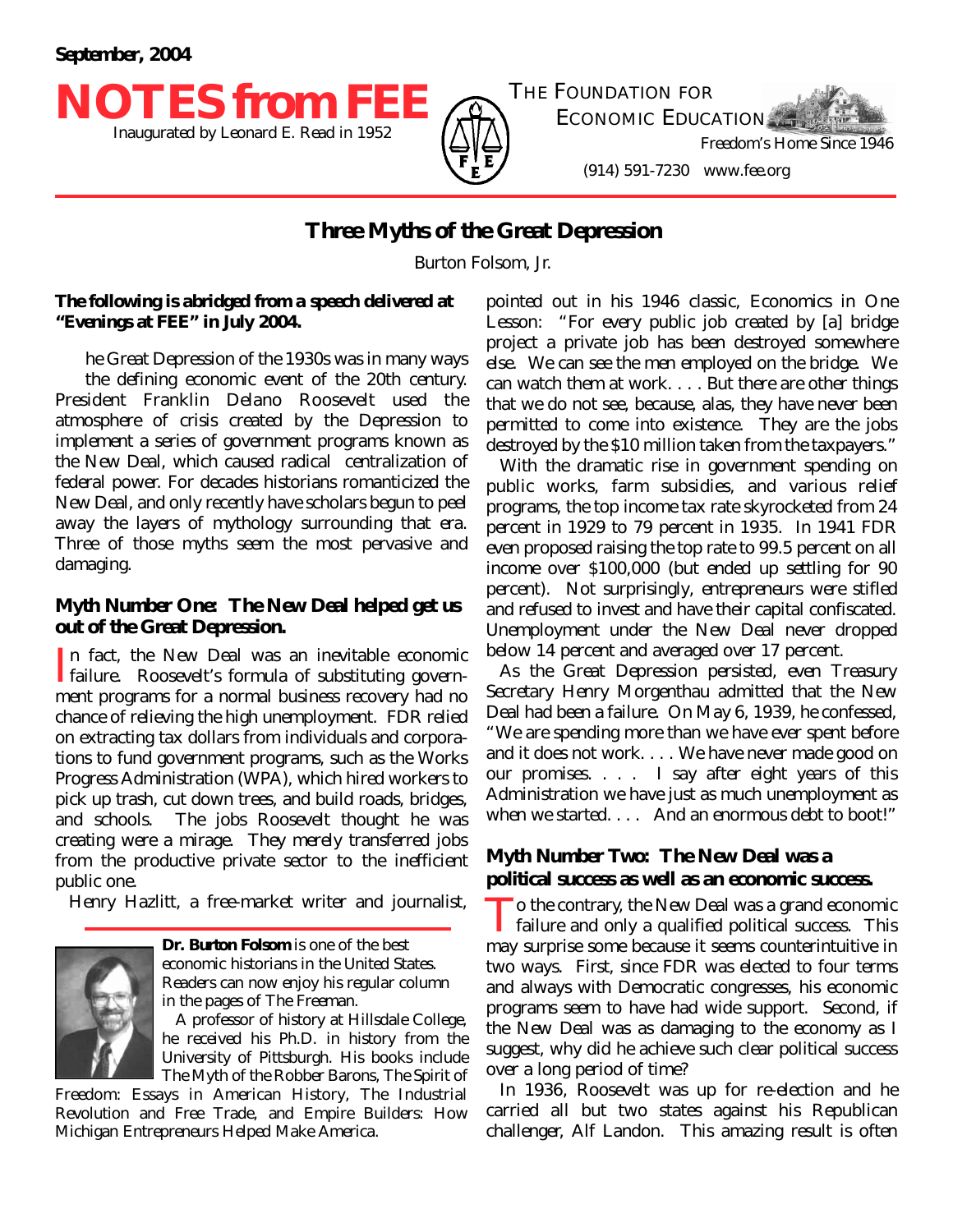emphasized by historians. What is less well known is the fact that in early 1936 Roosevelt was behind in the Gallup polls and even trailed in his own private polls. In February 1936, Emil Hurja, Roosevelt's personal pollster, concluded that if nominated Landon could beat Roosevelt were the election held that month. High unemployment was plaguing the president and the Supreme Court had recently struck down the Agricultural Adjustment Act (AAA) and the National Recovery Administration (NRA), two linchpins of the New Deal. Also, the Republicans had recently captured two congressional seats in open elections in Rhode Island and Michigan. In addition, the New York state legislature—where Roosevelt began his political career—had just swung over to the Republicans. This should not be surprising—the New Deal had not ended the Great Depression and voters were responding accordingly.

# *Many of Roosevelt's friends seemed to fear reprisals if they told anyone what they really thought of him, and confided their true feelings in private diaries.*

However in 1936 the president developed a strategy that swamped the Republicans. It can be described in three words: subsidies for votes. He would spend record amounts of tax dollars on programs that would give people a vested interest in voting for his re-election. Gary Dean Best, in his excellent book *Pride, Prejudice, and Politics*, outlines Roosevelt's tactic of blitzing key election districts with federal funds. For example, he met with Henry Wallace, the agriculture secretary, and gave the following order, "Henry, through July, August, September, October and up to the 5th of November I want cotton to sell at 12 cents [a pound]. I do not care how you do it. That is your problem. It can't go below 12 cents."

When the WPA had spent all its money, and was faced with throwing people out of work on October 1, Roosevelt ordered Henry Morgenthau not to let anyone be laid off. As Morgenthau recalled Roosevelt's words, "he doesn't give a God damn where they get the money." With a Gallup poll showing relief workers going 5-1 for Roosevelt over Landon, the president had strong incentives to transfer as much wealth as possible from the private to the public sector.

Landon and fellow Republicans all over the country were perplexed over how to combat the "subsidies for

votes" strategy. If they attacked Roosevelt's programs, he would ask what they would do differently. If they said, "End the programs," then the many Americans who were becoming addicted to the programs would protest and call the Republicans heartless, uncaring, and selfish. If Landon said he would continue the programs in different ways, then why should they switch over to his side? With Roosevelt they had government jobs. Why take chances with the Republicans? The subsidy-for-votes strategy helps explain the paradox of how the New Deal could be such an economic calamity for the nation and such a political triumph for Roosevelt.

### *Myth Number Three:* **Roosevelt was widely respected.**

This is partly true. Roosevelt received thousands of<br>
fan letters each week and his picture was on the  $\blacksquare$  fan letters each week and his picture was on the wall in perhaps millions of American homes. He had widespread adulation, especially from those who received his federal subsidies. But among reporters, policymakers, fellow politicians, and even his own friends Roosevelt was widely disrespected. His popularity was often superficial, and seemed to decline as people close to him came to know him better.

One thing that bothered his friends was FDR's ego. Hugh Johnson, the head of the NRA, said of his boss, "He seeks complete subservience. He thrives on adulation and submission." Hiram Johnson, the Republican Senator who bolted his party in 1932 and 1936 and publicly supported Roosevelt, said of the president, "He is drunk with power." Frances Perkins, the secretary of labor, listened to her boss almost every week and concluded, "Roosevelt never understood the point of view of the business community."

*"I was impressed as never before by the utter lack of logic of the man, the scantiness of his precise knowledge of things that he was talking about, by the gross inaccuracies in his statement, by the almost pathological lack of sequence in his discussion."*

Many of Roosevelt's friends seemed to fear reprisals if they told anyone what they really thought of him, and confided their true feelings in private diaries. Harold Ickes, the secretary of the interior, confided in his diary, "It is distressing to hear from so many quarters expressions that the President's word cannot be relied upon.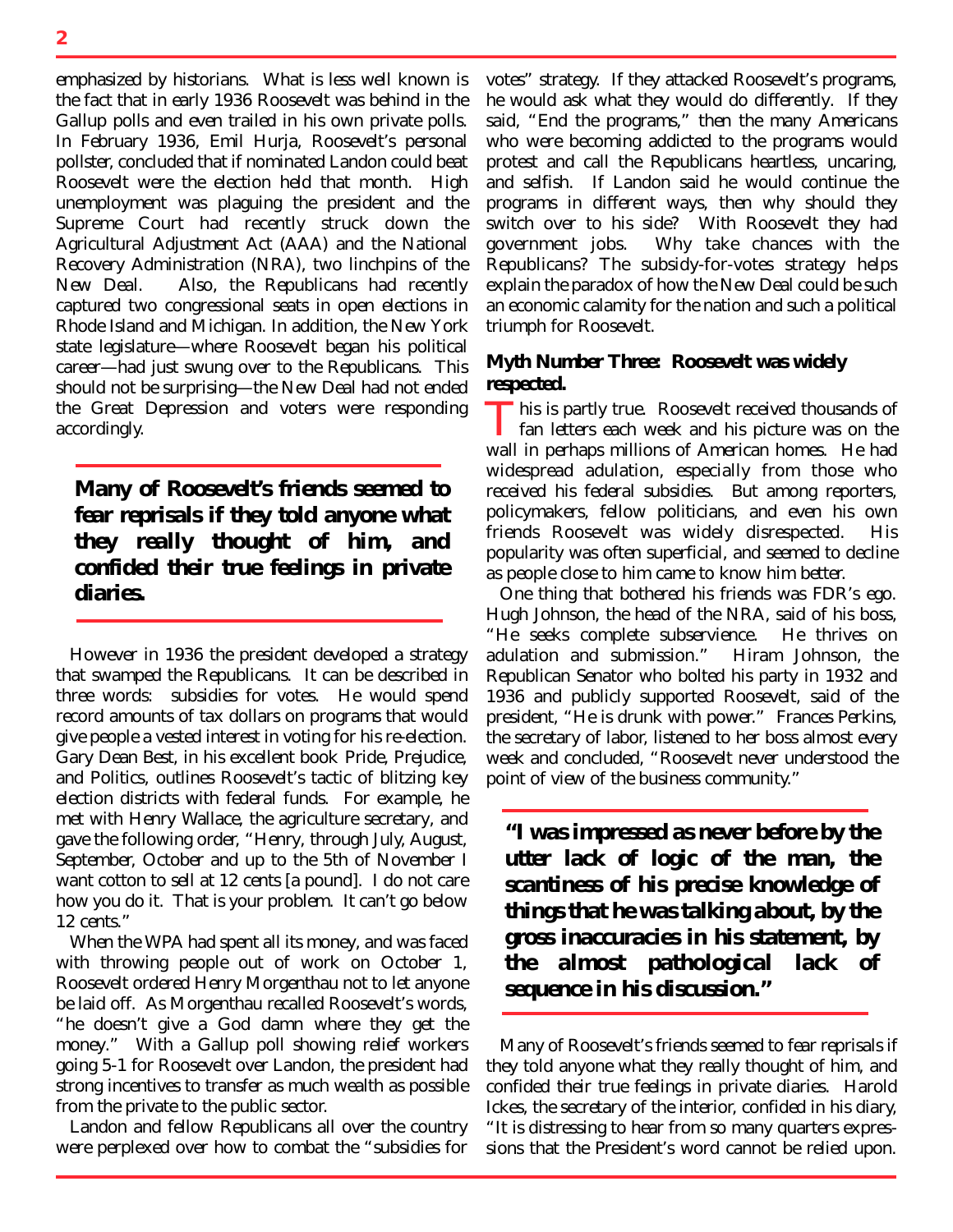The number of people in the country who believe this seems to be growing. Unfortunately, based on my own experience, I regret to say that there are occasions when he does seem to regard his word lightly. I regret to say this about my Chief, the President of the United States, but unfortunately it is true."

*Only when we begin to strip away these three myths will we be able to see the New Deal and the rise of the imperial presidency as a dark period in American history.*

Roosevelt picked Raymond Moley, a Columbia professor, to be a Brain Truster and to write speeches, which Moley did during the president's first term. After one lengthy discussion with FDR, Moley wrote in his diary how Roosevelt had "launched into a denunciation of bankers and businessmen and said that every time they made an attack on him, . . . he gained votes and that the result of carrying on this sort of warfare was to bring the people to his support. . . . I was impressed as never before by the utter lack of logic of the man, the scantiness of his precise knowledge of things that he was talking about, by the gross inaccuracies in his statement, by the almost pathological lack of sequence in his discussion. . . . In other words, the political habits of his mind were working full steam with the added influence of a swollen ego. My deliberate impression is that he is dangerous in the extreme. . . ."

Finally, Henry Morgenthau, perhaps FDR's best friend, kept a diary in which he recorded his regular visits and conversations with the president. In many entries, Morgenthau expresses concern with the president's ego and his desire to centralize power in his own hands. After one such visit, Morgenthau wrote, "He pictures himself as being called in as a consultant of the various nations of the world. He said, 'Maybe I can prescribe for their ailments. . . . For example, I

would tell England that she had too many people and she should move out ten million of her population. I would take a look at each country and, of course, when we made them disarm we would have to find new work for the munition workers in each country and that is where this international cartel would come in and your job would be to handle the finances.'"

Only when we begin to strip away these three myths will we be able to see the New Deal and the rise of the imperial presidency as a dark period in American history. In fact during the 1930s, the American economy would have been far better off if there had not been the New Deal. $\Box$ 



*© 2004 The Foundation for Economic Education*

# *Evenings at FEE*

**Please join us and other friends of liberty in Irvington, New York** 



**Friday, September 17, 2004 "Freedom and the Constitution of the Founding Fathers"** Dr. Tom G. Palmer *Senior Fellow, Cato Institute*

**On the Road With FEE:** *Winning Freedom*

### **Houston, Texas**

**Saturday, October 16, 2004 8:30 AM TO 6:00 PM Dr. Richard Ebeling Doug Bandow Dr. Anna Ebeling Sheldon Richman**

**RSVP: Evenings@FEE.org** or (914) 591-7230

**RSVP: ontheroad@FEE.org** or (914) 591-7230

For details, go to www.fee.org